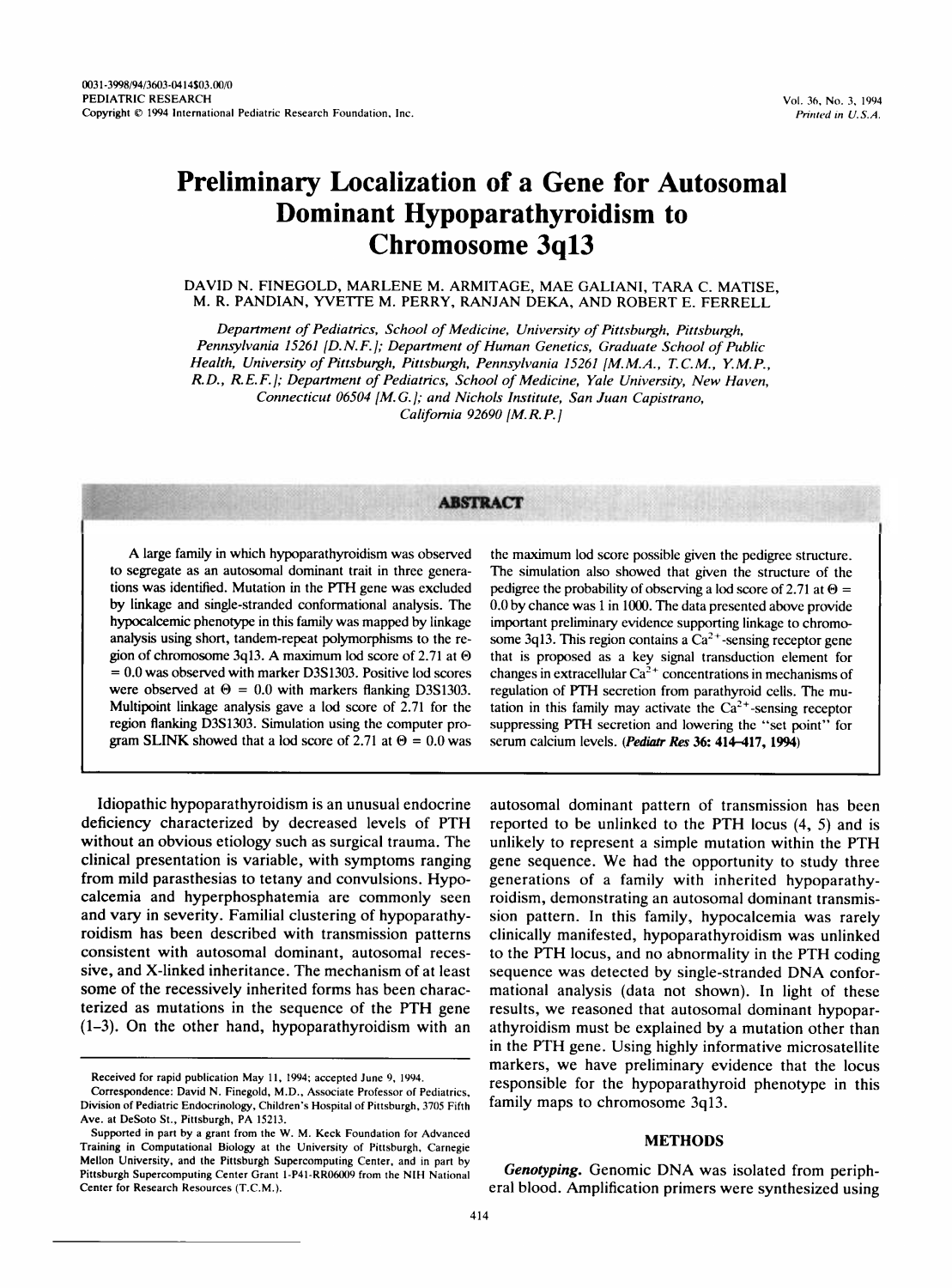sequence information from the Genome Database and end labeled by standard procedures. Genomic DNA was polymerase chain reaction amplified with  $0.144 \mu M$  labeled primers and  $0.8 \mu M$  unlabeled primers by standard protocol. Amplification was conducted for 30 cycles at 94°C for 1 min, 52°C for 1 min, and 72°C for 1 min, with a final one-cycle extension at 72°C for 5 min. Amplified products were electrophoresed on standard denaturing 7% acrylamide/35% formamide DNA sequencing gels.

*Linkage analyses.* We tested for linkage in this family between hypoparathyroidism and the following 11 microsatellite loci on chromosome 3q: D3S1302, D3S1278, D3S1310, D3S1303, D3S1267, D3S1269, D3S1273, D3S1290, D3S1292 (6), RHO, and ACPP (7). The LINK-AGE programs MLINK, LODSCORE, and LINKMAP (8) were used for two-point and multipoint linkage analyses. The disease was assumed to be autosomal dominant with complete penetrance and a disease gene frequency of 0.001. For the two-point analyses, allele frequencies reported in the Human Genome Data Base (9) were used where possible; otherwise, frequencies were estimated from unrelated founders. Because no recombinants were detected between D3S1290 and D3S1292 in our family and in eight CEPH families (6), D3S1290 was used to represent this locus, inasmuch as it was more informative in this family. Markers D3S1310 and D3S1278 could not be ordered unequivocally in CEPH families. We used D3S1278 in multipoint analysis because it was the most informative in our family.

Marker order for the multipoint linkage analysis was determined by using CRI-MAP (10) to refine the map of this region as reported in Matise et al.  $(11)$ . The map order and intermarker recombination fractions were D3S 1302-0.04-D3S **1278-0.07-D3S1303-0.03-D3S1267-**  0.01-D3S1269-0.07-D3S1273-0.02-D3S1290-0.001-RHO-0.06-ACPP. Braverman's recoding algorithm (12) was used to reduce the number of alleles for some markers. We repeated the two-point linkage analysis with the recoded markers to validate the recoded alleles and obtained lod scores equal to or slightly lower than those estimated with the original alleles. We performed several overlapping multipoint analyses, computing the lod score at each map position within each interval. Lod scores were plotted for the innermost map interval of each multipoint analysis, with the exception of the terminal map intervals.

We used the SLINK and MSIM simulation and analysis program (13, 14) to estimate the likelihood of obtaining significant two-point lod scores in this pedigree. We generated 2000 replicates of this pedigree using the observed phenotypes and simulating a marker with the same allele frequencies as D3S1303. The allele frequencies of D3S1303 were used because this marker had the highest two-point lod score. Simulations were performed under both a completely linked model ( $\Theta = 0.0$ ) and a completely unlinked model ( $\Theta = 0.5$ ).

#### **RESULTS**

*Family.* A 2-mo-old boy was referred to the endocrine clinic of the Children's Hospital of Pittsburgh with a history of hypocalcemia at 1 d of age and a strong maternal family history of hypocalcemia. Because of the family history, the referring physician had determined the infant's serum calcium level shortly after birth and noted a reduced level of 1.75 mM. The infant showed no signs of neuromuscular irritability, tetany, or seizures, but was started on oral calcium supplements. Repeat  $Ca^{2+}$  determinations continued to be slightly low at 2.07-2.12 mM. On presentation to the endocrine clinic, a remarkable family history was elicited. The child's mother had a history of hypocalcemia since early childhood, with hypocalcemic seizures at age 3-4 y and again at 13-14 y during intercurrent illness. She was currently not on any medications but remembered receiving medications to treat hypocalcemia in the past. The pedigree (Fig. 1) based on a family history of hypocalcemia demonstrates an autosomal dominant pattern of inheritance. On physical examination, the proband appeared to be a healthy infant without dysmorphic features. Height was 56 cm (25th percentile). Weight was 5.64 kg (75th percentile). Head circumference was 38 cm (25th percentile). The remainder of the examination was unremarkable, with the exception of an aortic ejection murmur that was later evaluated and felt to be caused by a bicuspid aortic valve. In view of the family history, physical examination, and laboratory results, calcium supplementation was discontinued without exacerbation of symptoms or further decrease in serum  $Ca^{2+}$  concentrations.

The results of the biochemical analysis from family members demonstrated a separation in serum calcium



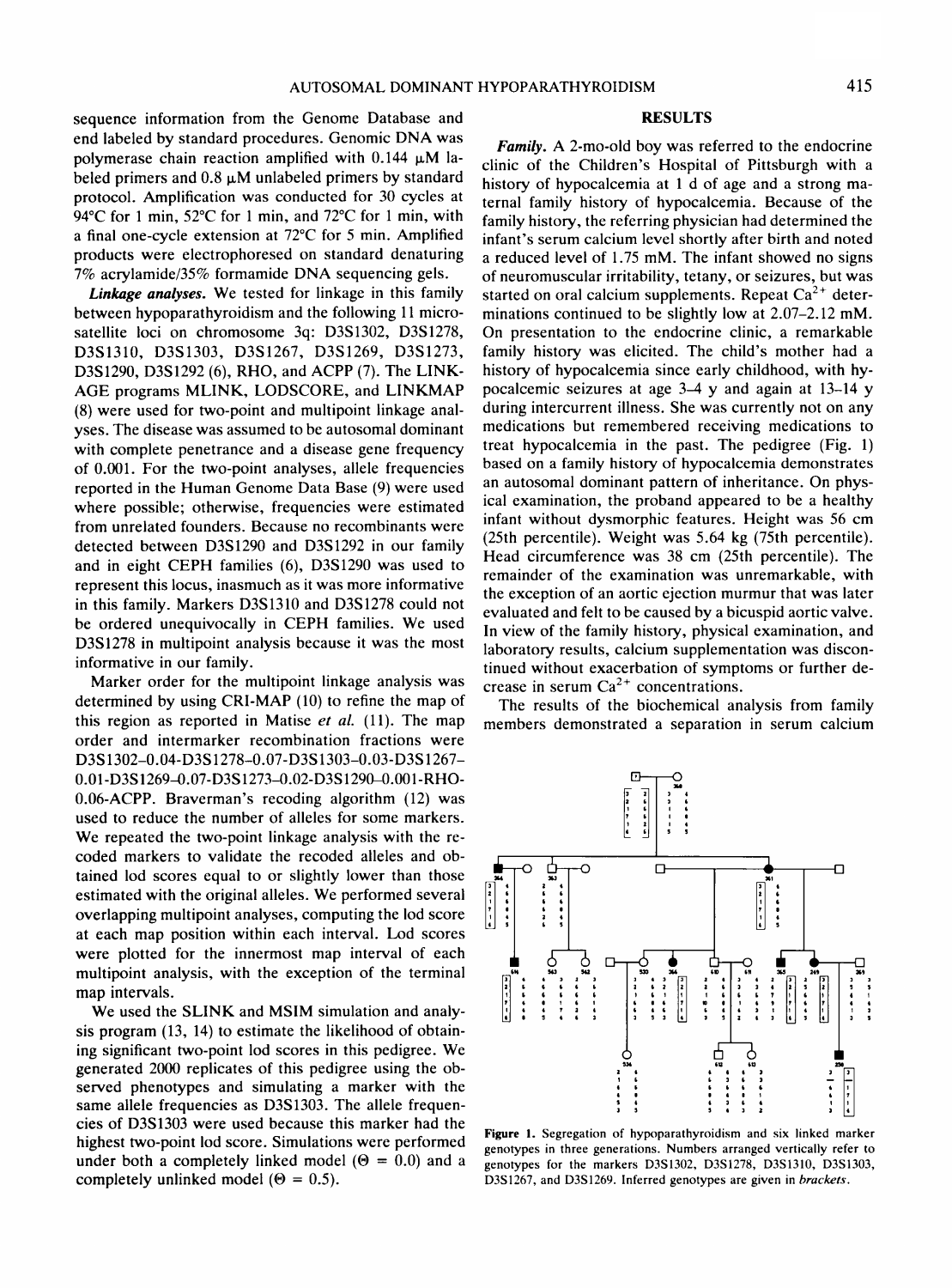between affected and unaffected individuals. Serum total  $Ca^{2+}$  levels were low in affected members [mean  $\pm$  SD,  $1.85 \pm 0.05$  mM (n = 5) versus 2.42  $\pm$  0.09 mM (n = 8); normal range,  $2.20-2.69$  mM]. Ionized  $Ca^{2+}$  levels were also low (0.89  $\pm$  0.01 mM versus 1.17  $\pm$  0.07 mM; normal range, 1.15-1.35 mM). Phosphorus levels were high, and the **PTH** levels were low or undetectable. Only the maternal grandmother was receiving a vitamin D preparation, without effect on her hypocalcemia. No family member was disabled by symptoms of hypocalcemia. The biochemical findings confirm the autosomal dominant pattern of transmission of hypoparathyroidism in the family.

**Linkage analysis.** Recent evidence has supported the existence of a  $Ca^{2+}$ -sensing receptor as an element of the mechanisms regulating PTH secretion from parathyroid cells (15). The human  $Ca^{2+}$ -sensing receptor gene has recently been mapped to chromosome 3. We tested our family for linkage between hypoparathyroidism and a series of short, tandem-repeat polymorphisms spanning the approximate location of the  $Ca<sup>2+</sup>$ -sensing receptor locus. The results of the linkage analysis are presented in Table 1. A maximum lod score of 2.71 (odds favoring linkage  $> 500:1$  at  $\Theta = 0.0$  for marker D3S1303 was observed. Positive lod scores were observed at  $\Theta = 0.0$ with markers D3S1302, D3S1278, D3S1267, D3S1269, and RHO, which flank D3S1303 and the locus for hypoparathyroidism. The observed pattern of lod scores is consistent with the known order of these markers on chromosome 3q13.

Multipoint lod score analysis using nine markers gave a lod score of 2.71 for the region flanking the marker D3S1303. Multipoint linkage analysis using all informative markers gives a l-lod confidence interval for assignment of a gene for autosomal dominant hypoparathyroidism to a 47-centimorgan region of human chromosome 3q13 flanking the marker D3S1303. To evaluate the linkage results, we used SLINK (13, 14) (see Methods) to simulate the segregation of marker alleles in this pedigree under two assumptions: first, that the marker locus was linked to the phenotype with no recombination; and second, that the marker was unlinked to the

*Table* **1.** *LOD scores for linkage between familial hypoparathyroidism and genetic markers from human chromosome 30* 

| Test<br>locus | LOD scores at $\Theta =$ |         |         |         |         |         |         |
|---------------|--------------------------|---------|---------|---------|---------|---------|---------|
|               | 0.00                     | 0.01    | 0.05    | 0.1     | 0.2     | 0.3     | 0.4     |
| D3S1302       | 2.04                     | 2.00    | 1.86    | 1.68    | 1.27    | 0.82    | 0.36    |
| D3S1278       | 2.08                     | 2.04    | 1.90    | 1.70    | 1.30    | 0.86    | 0.42    |
| D3S1310       | $-1.13$                  | $-0.95$ | $-0.66$ | $-0.51$ | $-0.33$ | $-0.22$ | $-0.13$ |
| D3S1303       | 2.71                     | 2.67    | 2.49    | 2.25    | 1.75    | 1.19    | 0.60    |
| D3S1267       | 0.94                     | 0.91    | 0.78    | 0.63    | 0.40    | 0.22    | 0.07    |
| D3S1269       | 2.41                     | 2.36    | 2.19    | 1.96    | 1.47    | 0.97    | 0.46    |
| D3S1273       | $-\infty$                | 0.67    | 1.21    | 1.30    | 1.14    | 0.83    | 0.43    |
| D3S1290       | $-\infty$                | 0.67    | 1.21    | 1.30    | 1.14    | 0.83    | 0.43    |
| D3S1292       | $-\infty$                | 0.37    | 0.93    | 1.04    | 0.94    | 0.68    | 0.35    |
| <b>RHO</b>    | 0.59                     | 0.58    | 0.55    | 0.50    | 0.39    | 0.28    | 0.15    |
| ACPP          | – യ                      | 0.05    | 0.63    | 0.77    | 0.72    | 0.52    | 0.26    |

phenotype. In the linked case, the maximum observed lod score was 2.71 at  $\Theta = 0.0$ . This corresponds to the observed two-point lod score for locus D3S1303. Thus, the linkage results are consistent with complete linkage between autosomal dominant hypoparathyroidism and marker D3S1303. Among 2000 replicates of the unlinked model, a lod score of 2.5-2.7 was observed only twice. This suggests that the observed lod score of 2.71 between autosomal dominant hypoparathyroidism and marker D3S1303 is not due to chance ( $p \le 0.001$ ).

## **DISCUSSION**

Linkage to multiple microsatellite markers supports the preliminary assignment of a gene responsible for hypoparathyroidism to chromosome 3q13. In this family, the lod score for linkage was 2.71, and multipoint analysis did not increase the lod score because marker D3S1303 was completely informative. Using the general simulation program for linkage analysis SLINK to simulate segregation of an unlinked marker, the likelihood of the observed lod score seen in our family appearing by chance was 1 in 1000. Similarly, assuming linkage, the predicted maximum lod score for this family was 2.71, as observed for marker D3S1303 and haplotypes for markers D3S1302, D3S1278, D3S1310, D3S1303, D3S1267, and D3S1269. The cosegregation of the hypoparathyroidism phenotype with six highly informative microsatellite markers, the observation of the maximum possible lod score in this family for the marker D3S1303, and the low probability of observing a lod score of 2.71 in this family by chance alone ( $p \le 0.001$ ) all support the assignment of a gene causing hypoparathyroidism to human chromosome 3q13.

Recent work has expanded our knowledge of the regulation of extracellular  $Ca^{2+}$  and PTH. Brown (15) has reviewed the evidence addressing the mechanisms that control PTH secretion from parathyroid cells. Acute regulation of PTH secretion appears to be modulated by a  $Ca<sup>2+</sup>$ -sensing receptor coupled via a G protein-mediated mechanism of activation of phospholipase C, affecting levels of inositol triphosphate. Such a receptor has been cloned and characterized from bovine parathyroid cells and expressed in Xenopus oocytes (16). The human receptor has been mapped to chromosome 3q by Pollak et al. (17). The  $Ca^{2+}$ -sensing receptor gene has the motif of the seven membrane-spanning domain G protein-coupled receptors. Mutations in the human  $Ca^{2+}$ -sensing receptor gene have been linked to neonatal severe hyperparathyroidism and familial hypocalciuric hypercalcemia (17, 18). These mutations result in a loss of function of the  $Ca<sup>2+</sup>$ -sensing receptor determined in a Xenopus expression assay.

The  $Ca^{2+}$ -sensing receptor gene is a likely candidate for the phenotype seen in our family. The hypocalcemia is mild, and none of the family members have required hormonal or calcium supplementation beyond childhood. This would be consistent with the single dose of the gene